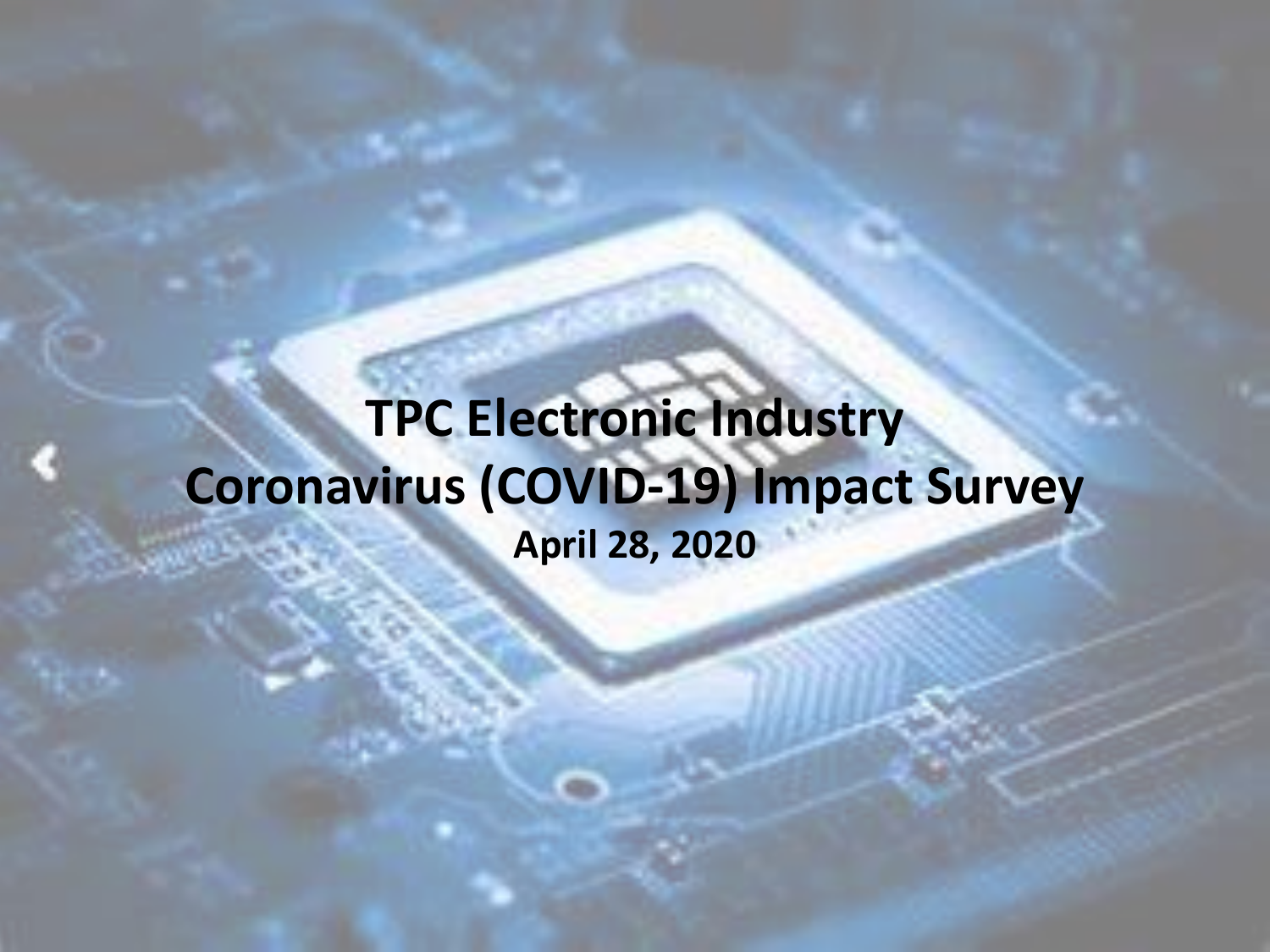# TPC Electronic Industry COVID-19 Impact Survey

Survey Date: March 5-8 Respondents: ~4000 Location: Worldwide/China focus (~85% China) Who: Active Electronics Industry Professionals

As a follow up to our ongoing research on the impact to the electronics supply chain in China from the Coronavirus (COVID-19); we did our 3rd special survey. The survey had ~6500 respondents with ~85% located in China. Our key findings along with our supporting on the ground checks are as follows:

- 48% of the respondents are seeing an incremental negative impact over the past 4 weeks to demand and/or production from the virus; vs. 57% previously.
- Roughly 80% of the respondents see production down only 5% or less for C2Q due to the virus' impact. This compares to 80% seeing C1Q's production down >5% in the March survey.
- Now 53% think the production shortfall in C1Q will be made up in C2Q which is up significantly from 16% in the March survey.
- Only 15% are saying the production shortfall will never be fully made up vs. 28% in the March survey.
- Regarding the C2Q shortfall, ~10% (vs. 19% previously) of these responses believe there will not be enough workers back by C2Q to make up the C1Q production deficit; while ~47% (vs. 51% previously) believe there will not be enough components available in C2Q to make up the shortfall.
- Now 27% (vs. 7% in March and 25% in February) see any demand being destructed in C2Q because of production shortfalls in C1Q.
- Now 37% (vs. 28% in March) of the respondents see 5% or less demand destruction; while 24% see >10% demand destruction (vs. 27% in March's survey).
- The weighted average of this survey's demand destruction due to COVID-19 is ~7-8% vs. ~8-10% in the March survey.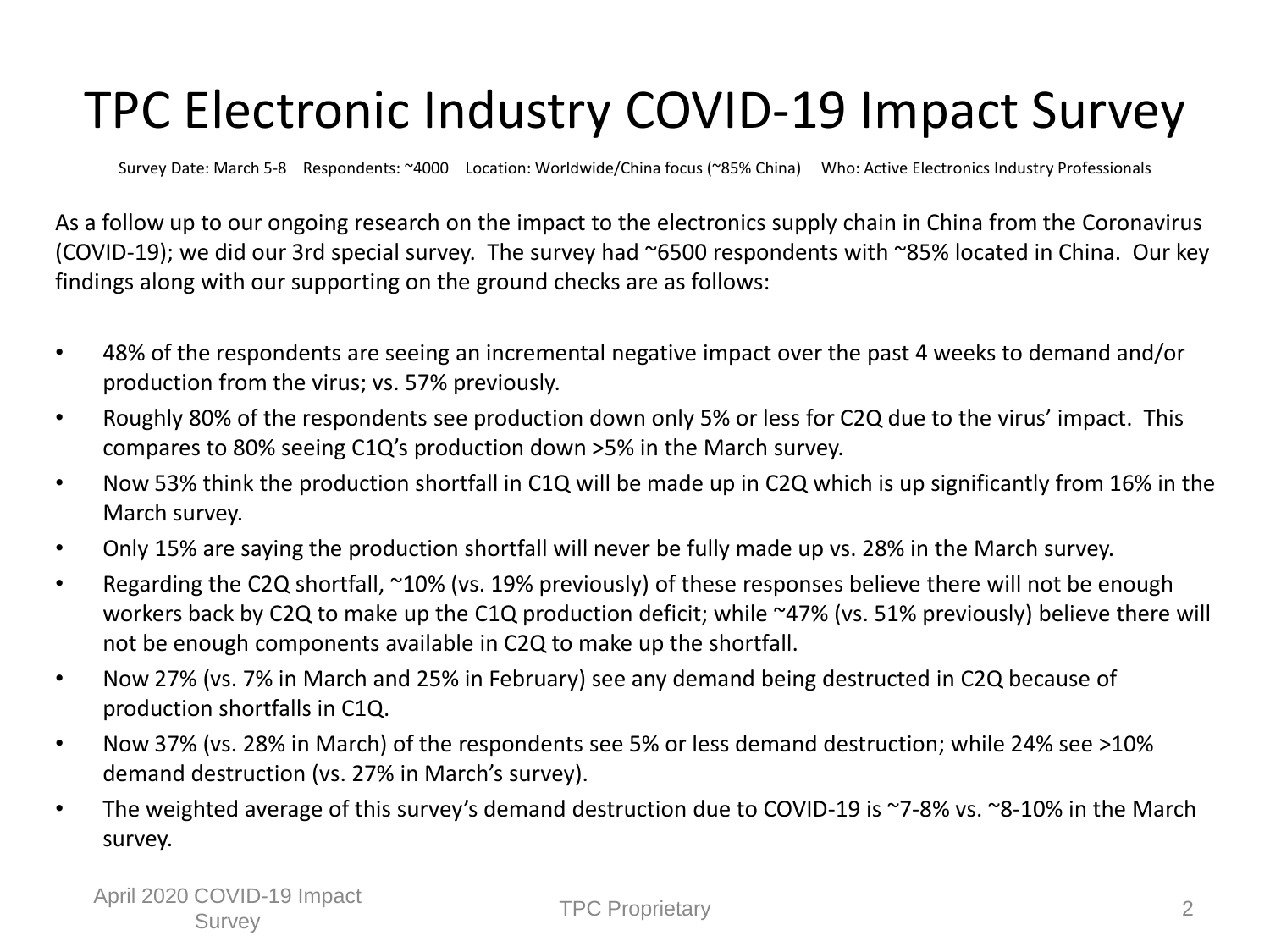Have you seen any additional negative impact to component demand and/or production due to COVID-19 over the last 4 weeks?

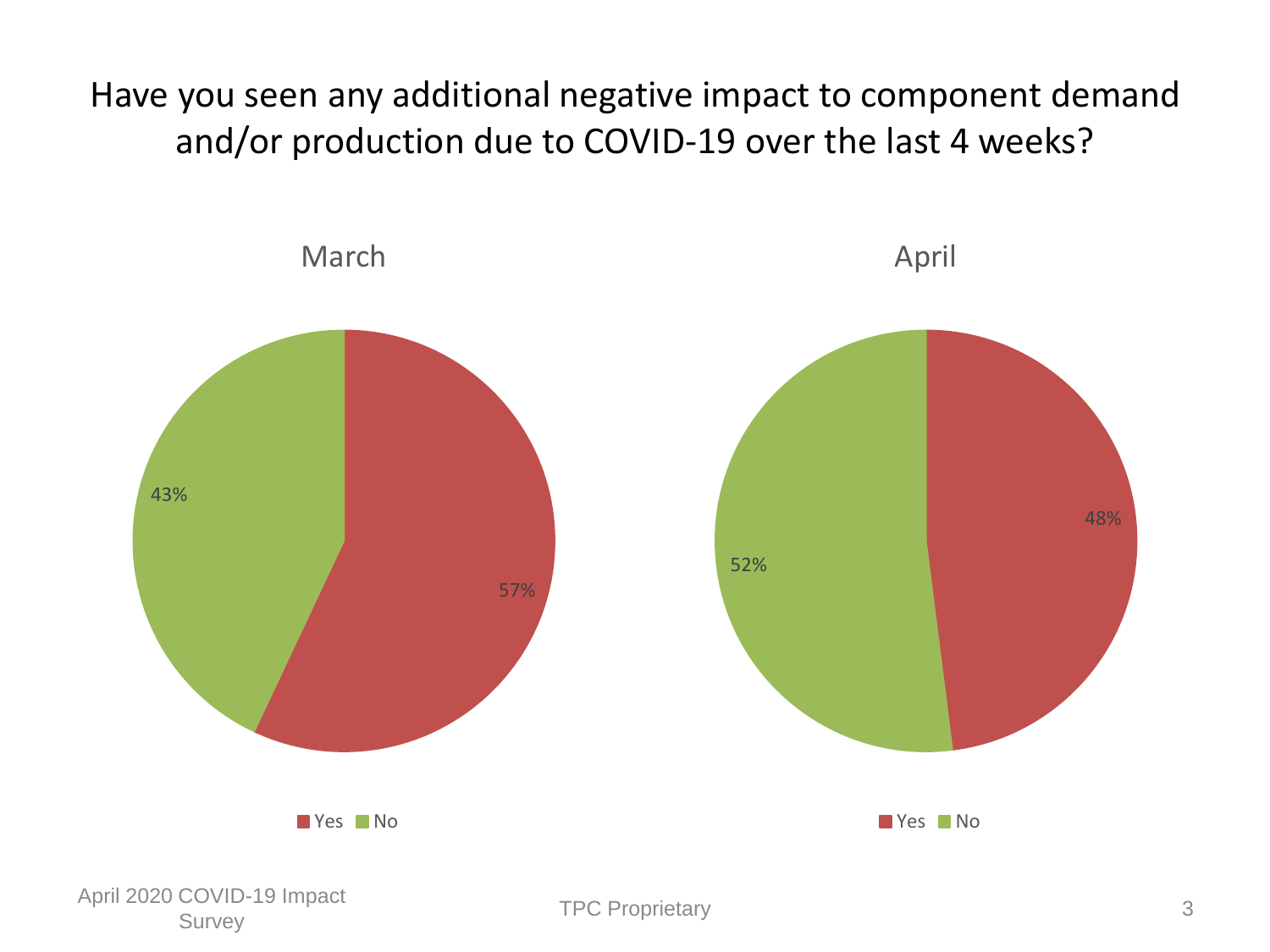February Survey: Have you seen a negative impact to component demand and/or production due to COVID-19?

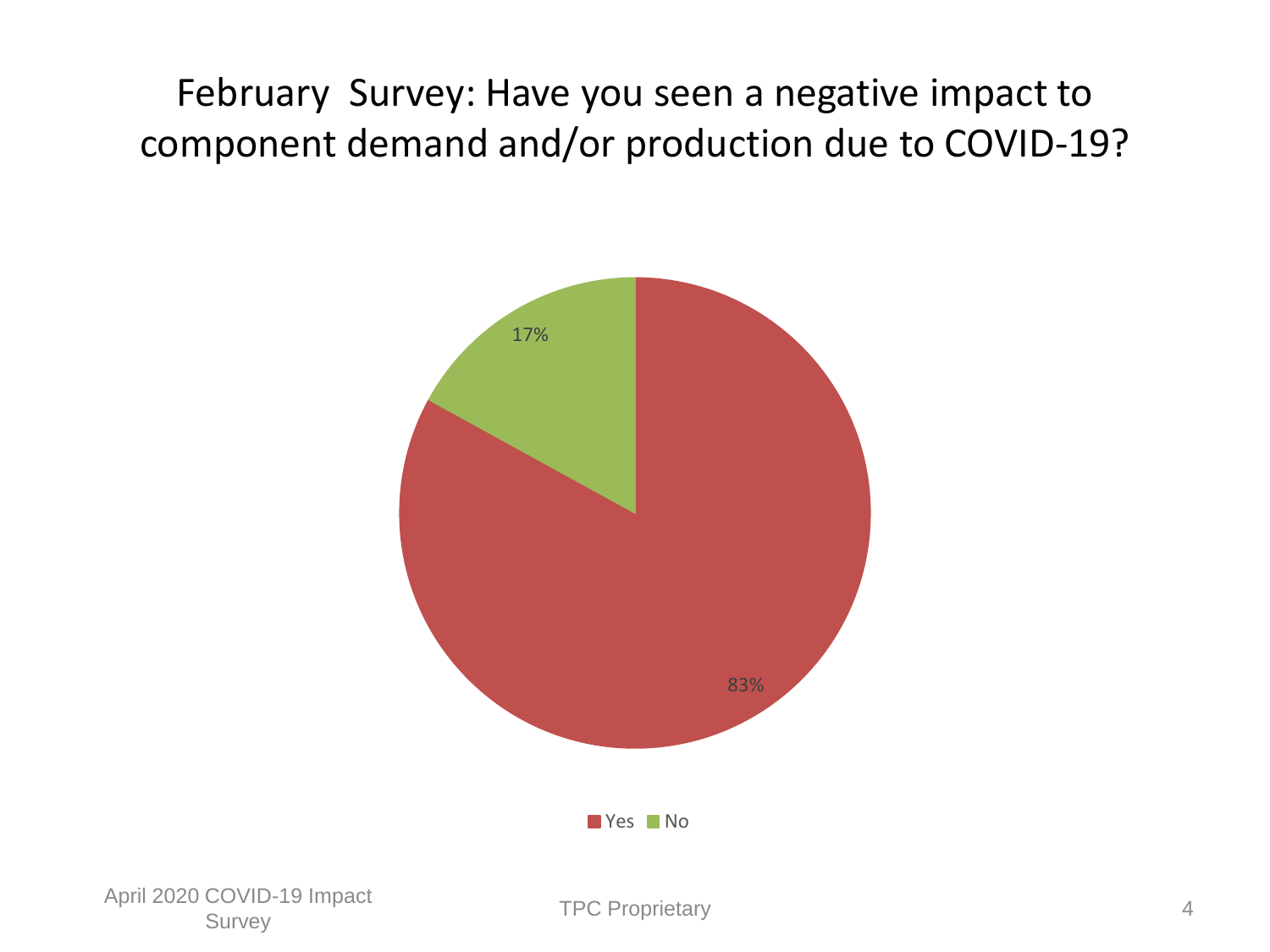### What % of C1Q & C2Q's electronics production do you think this will impact vs. previous plans?

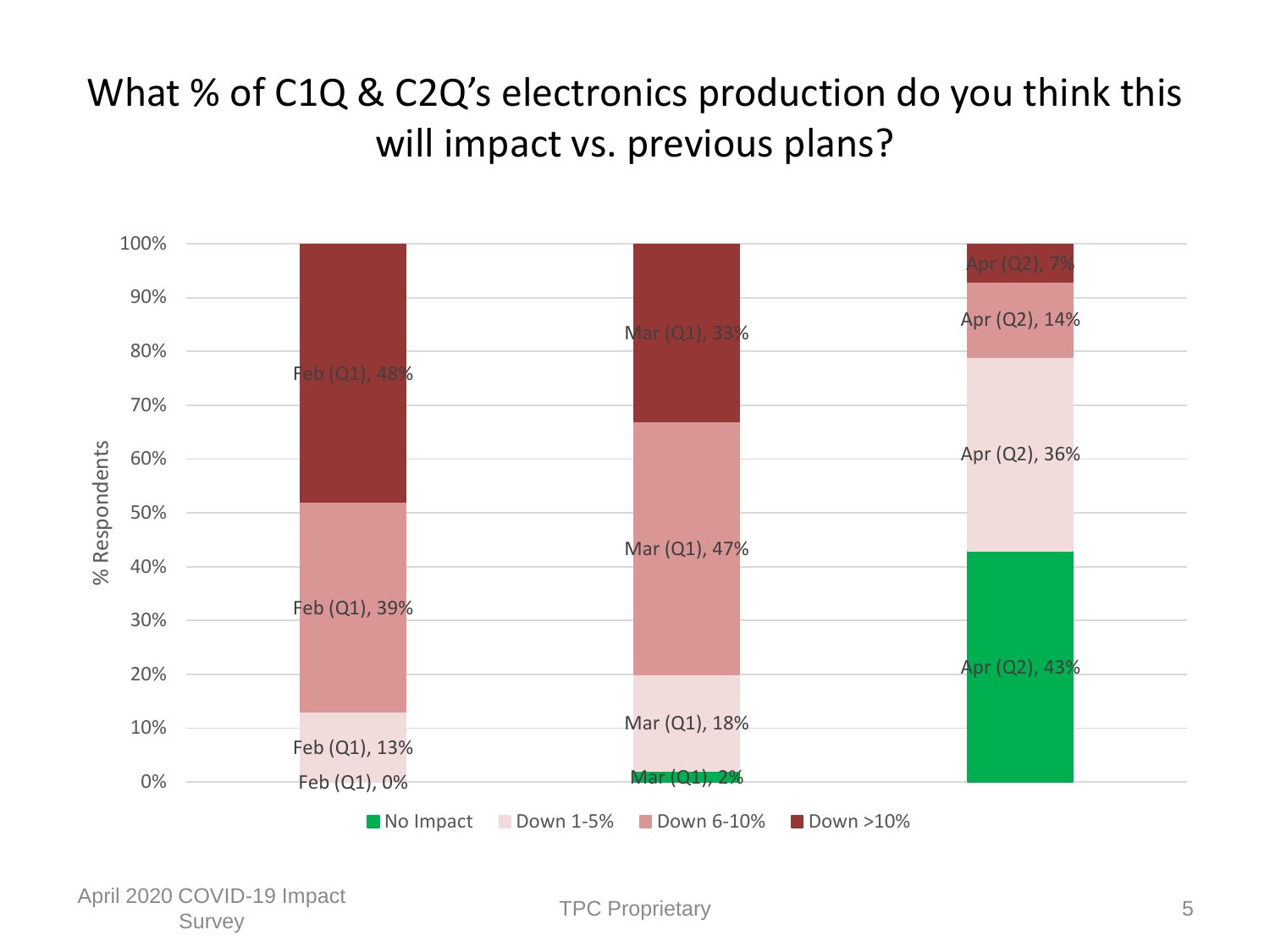When do you think the production shortfall from COVID-19 will be made up?

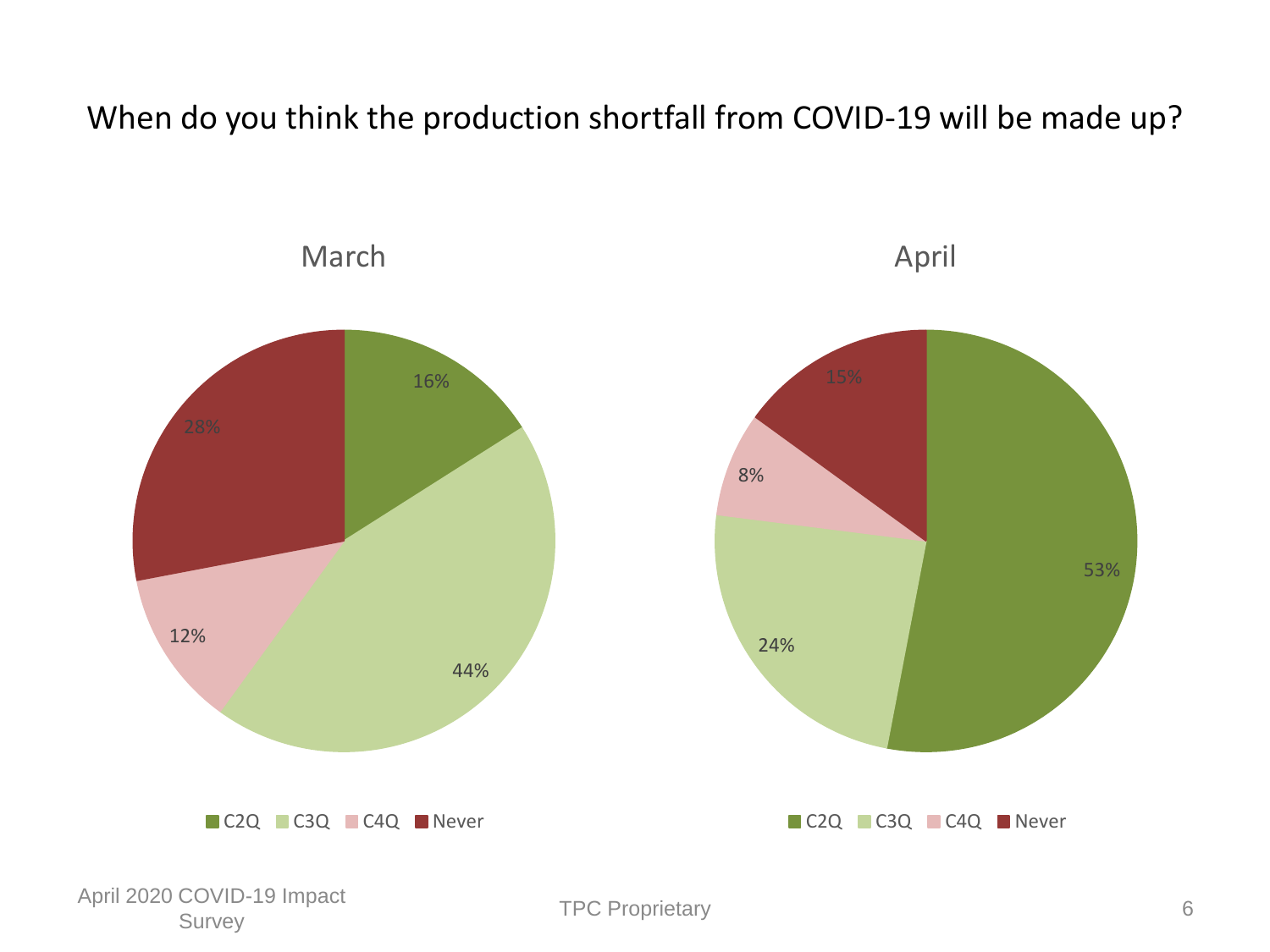#### If production delta will not be recovered by C2Q, why? (multiple answers OK)